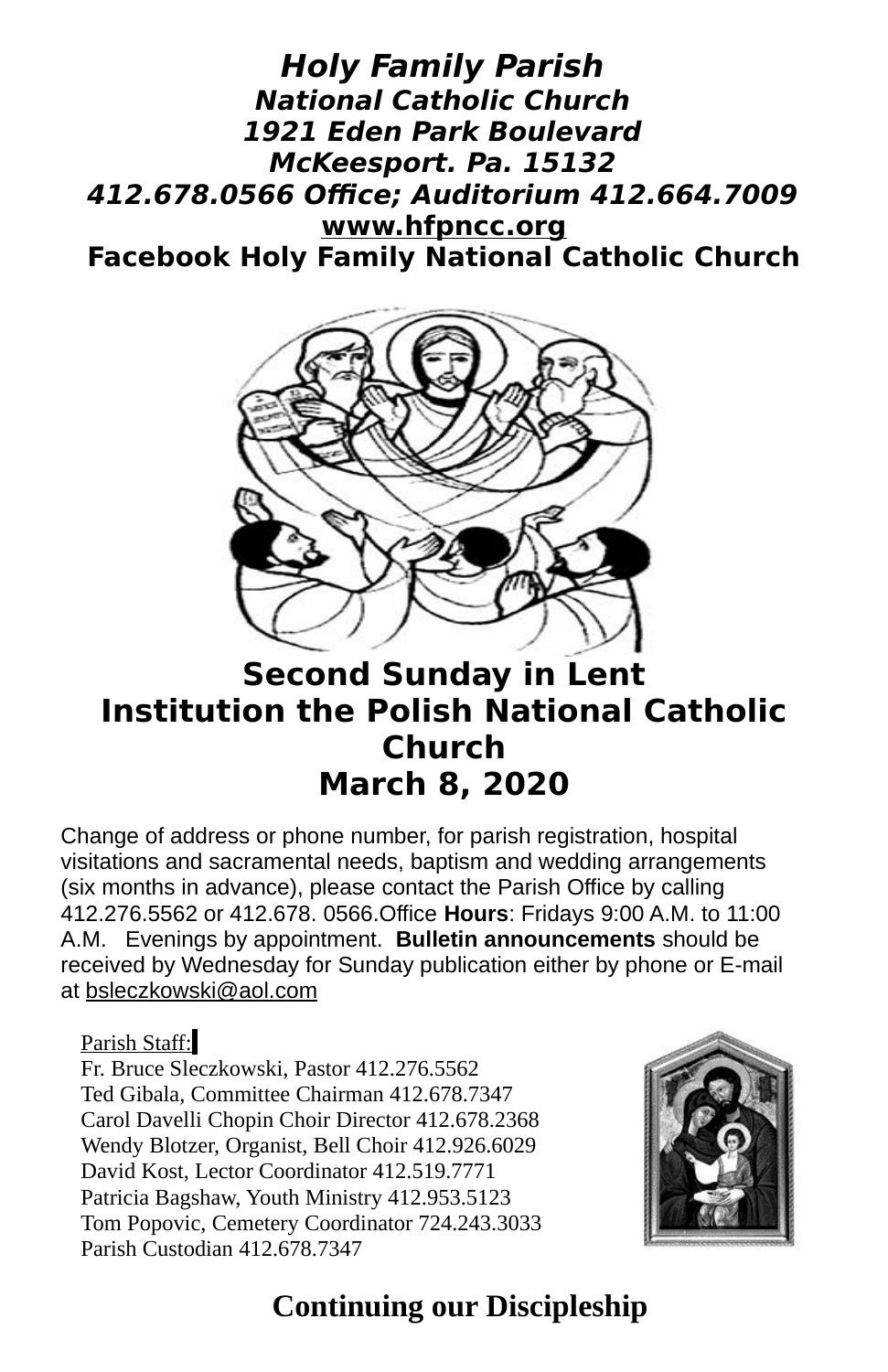#### **2 nd SUNDAY IN LENT MASS LITURGY**

| <b>OPENING HYMN</b>                                                | <b>Bulletin</b>             |
|--------------------------------------------------------------------|-----------------------------|
| PENITENTIAL RITE                                                   | Page 66                     |
| <b>ENTRANCE HYMN</b>                                               | Philippians 3: 9            |
| C: I am no longer trying for perfection by my own efforts, the     |                             |
| righteousness of my own based on the law                           |                             |
| R: But that which comes through faith in Christ, the righteousness |                             |
| from God, depending on faith.                                      |                             |
| C: Glory be to the Father and to the Son and to the Holy Spirit.   |                             |
| R: As it was in the beginning, is now, and ever shall be, world    |                             |
| without end. Amen.                                                 |                             |
| <b>KYRIE</b>                                                       | Page 67                     |
| <b>OPENING PRAYER</b>                                              |                             |
| <b>LITURGY OF THE WORD</b>                                         |                             |
| <b>First Reading</b>                                               | Genesis 12: 1-4a            |
| Responsorial Psalm                                                 | Psalm 33                    |
| R: Lord, let Your mercy be on us, as we place our trust in you.    |                             |
| <b>Second Reading</b>                                              | 2 Timothy 1: 8b-10          |
| <b>Lenten Acclamations.</b>                                        | Matthew 17:5                |
| L: Glory and praise to You, Lord Jesus Christ.                     |                             |
| R: From the shining cloud the Father's voice is heard: This is My  |                             |
| beloved Son hear Him.                                              |                             |
| R: Glory and praise to You, Lord Jesus Christ.                     |                             |
| Gospel                                                             | Matthew 17: 1-9             |
| <b>SACRAMENT OF THE WORD</b>                                       |                             |
| <b>LITURGY OF THE FAITHFUL</b>                                     |                             |
| <b>NICENE CREED</b>                                                | Page 71                     |
| <b>GENERAL INTERCESSION</b>                                        |                             |
| R: Lord, Hear our Prayer                                           |                             |
| <b>OFFERTORY</b>                                                   | Page 73                     |
| THE GREAT THANKSGIVING                                             |                             |
| <b>EUCHARISTIC PRAYER 3</b>                                        | Page 84                     |
| <b>SIGN OF PEACE</b>                                               |                             |
| <b>COMMUNION</b>                                                   | Page 98                     |
| POST COMMUNION PRAYER                                              |                             |
| <b>CONCLUDING RITE</b><br><b>DISMISSAL BLESSING</b>                |                             |
| <b>CLOSING HYMN</b>                                                | Page 100<br><b>Bulletin</b> |
|                                                                    |                             |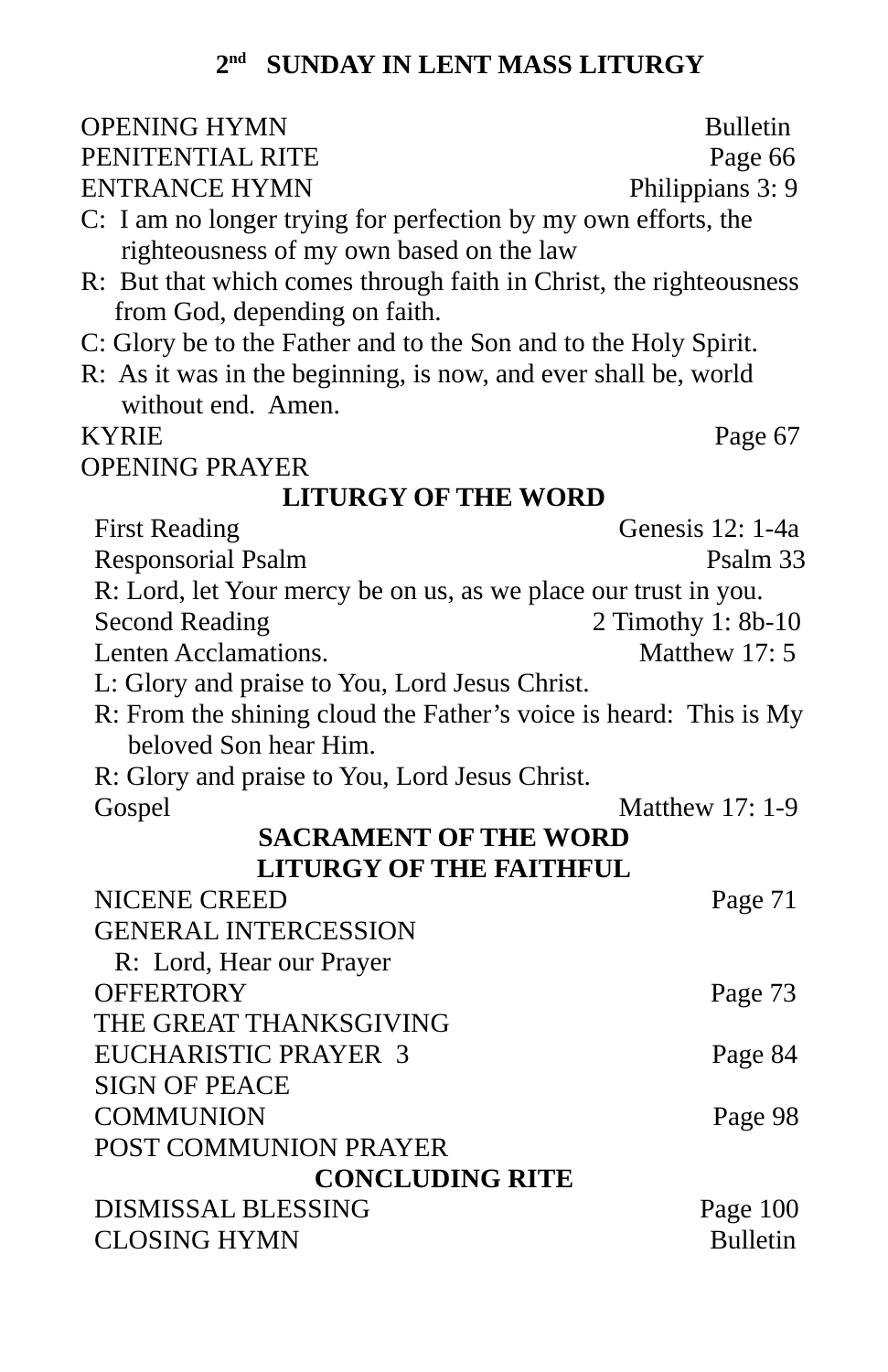**Opening Hymn: "From Ashes to the Living Font"** CC Hymn 237 verses 1, 2, & 3

> From ashes to the living font, Your Church must journey Lord, Baptized in grace in grace renewed, By Your most holy Word.

Through fasting, prayers and charity, Your voice speaks deep within, Returning us to ways of truth, And turning us from sin.

From desert to the mountaintop In Christ, our way to see, So, tempered by temptation's might We might transfigured be.



#### **Closing Hymn: "When I Survey the Wondrous Cross"** PNCC Hymnal 113

When I survey the wondrous cross On which the Prince of Glory died My richest gain, I count but lost, And pour contempt on all my pride.

Forbid it Lord, that I should boast Save in the death of Christ, my Lord. All the vain things that charm me most, I sacrifice them to His blood.

Were the whole realm of nature mine That were a present far too small. Love so amazing, so divine, Demands my soul, my life, my all.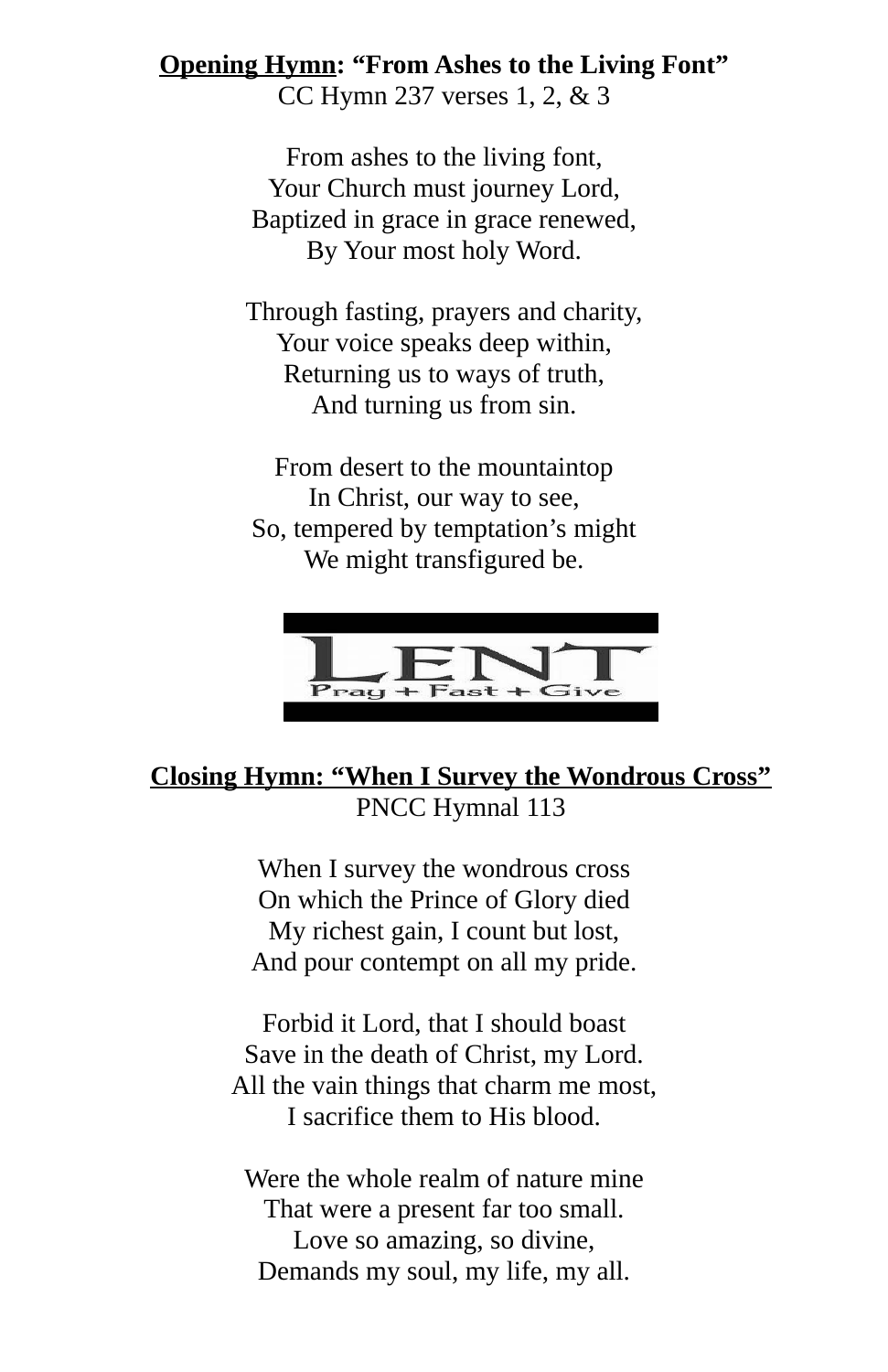| <b>This Week</b>                                      |            |
|-------------------------------------------------------|------------|
| Sunday, March 8, 2020                                 | Lent 2     |
| <b>Institution of the PNCC</b>                        |            |
| <b>Mission Collection</b>                             |            |
| <b>Holy Mass</b>                                      | 9:00 A.M.  |
| +Deacon Raymond Lagesse & Max Sleczkowski Int.        |            |
| Sleczkowski & Lagesse Families +Deceased members of   |            |
| the Lasota Family Int. Mr. & Mrs. Tom Tondera         |            |
| <b>SOCL</b>                                           | 10:15 A.M. |
| <b>SAMBS Monthly Meeting</b>                          | 10:15 A.M. |
| <b>YMSR Meeting</b>                                   | 10:15 A.M. |
| <b>Holy Mass</b>                                      | 11:00 A.M. |
| <b>Wednesday, March 11, 2020</b>                      |            |
| <b>Bible Study</b>                                    | 5:45 P.M.  |
| <b>Bitter Lamentations Part 3</b>                     | 7:00 P.M.  |
| Chopin Choir Rehearsal                                | 7:30 P.M.  |
| Thursday, March 12, 2020                              |            |
| <b>Annunciation Bell Choir Rehearsal</b>              | Cancelled  |
| Friday, March 13, 2020                                |            |
| <b>Lenten Penitential Service</b>                     | 7:00 P.M.  |
| <b>Sunday, March 15, 2020</b>                         | Lent 3     |
| <b>Holy Mass</b>                                      | 9:00 A.M.  |
| +Josephine Kijowski Int. Art & DeeDee Eagan +Deceased |            |
| members of the Fornal, Staniek & Como families Int.   |            |
| Steffania Piekielek                                   |            |
| <b>SOCL</b>                                           | 10:15 A.M. |
| <b>Holy Mass</b>                                      | 11:00 A.M. |
|                                                       |            |



 $\begin{picture}(20,10) \put(0,0){\line(1,0){10}} \put(15,0){\line(1,0){10}} \put(15,0){\line(1,0){10}} \put(15,0){\line(1,0){10}} \put(15,0){\line(1,0){10}} \put(15,0){\line(1,0){10}} \put(15,0){\line(1,0){10}} \put(15,0){\line(1,0){10}} \put(15,0){\line(1,0){10}} \put(15,0){\line(1,0){10}} \put(15,0){\line(1,0){10}} \put(15,0){\line(1$ 

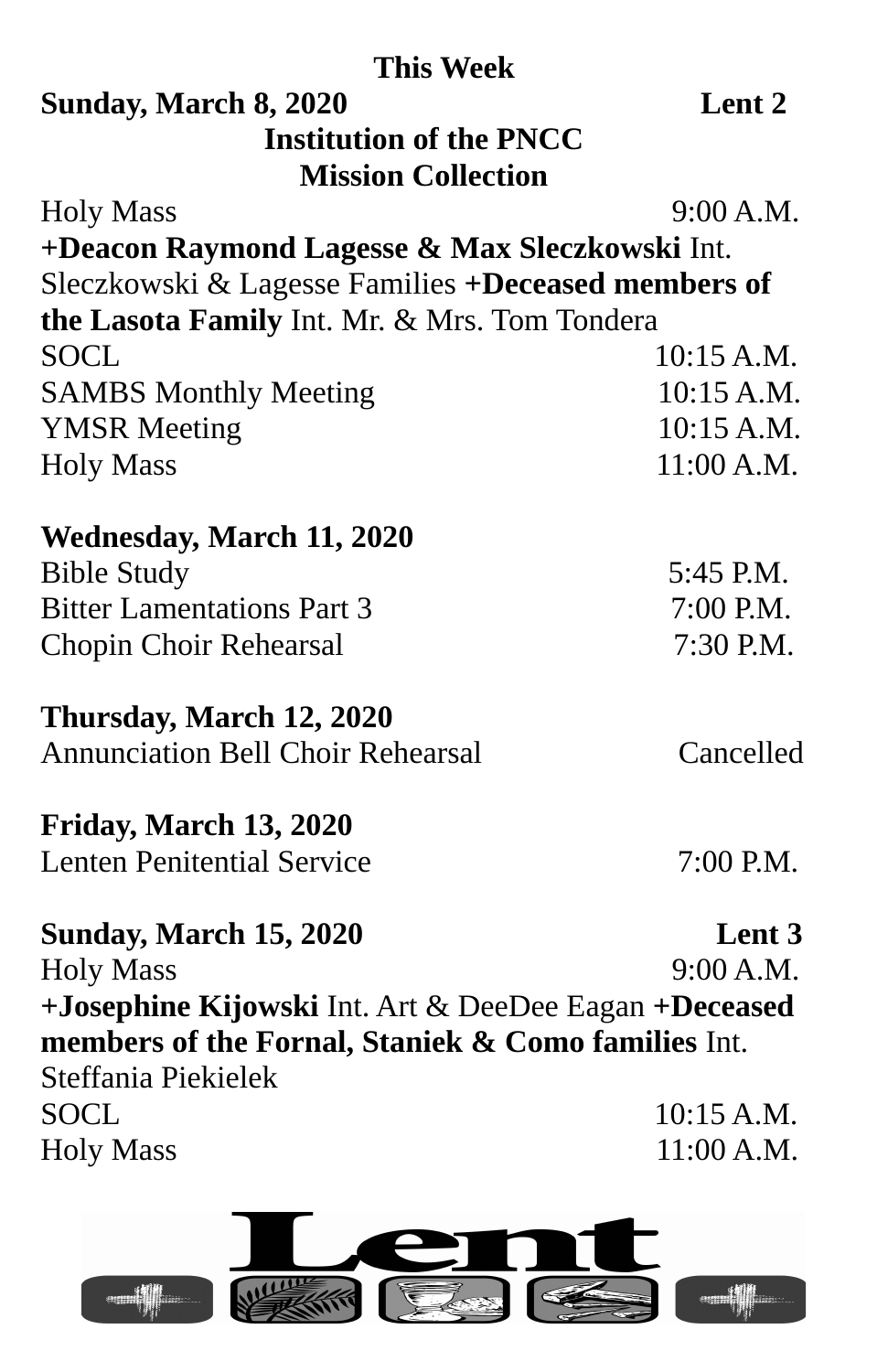## **Pierogi Sale This Week**

The number of volunteers participating at Holy Family's pierogi-making Thursdays and Fridays has been awesome! Keep up the good work and join us once again on Thursday, March 12 and Friday, March 13 as we prepare our Polish foods for the Lenten Season. Lunch will be provided. Call Carol Burlikowski @ 412.398.0162 with questions.



**FAIR** 

Saturday, March  $21<sup>st</sup>$ , 2020 \* Parish Hall \* 9 AM -3 PM Crafters-Vendors-Chinese Auction Kitchen: Wedding Soup, Haluski, Stuffed Cabbage Baked Goods *Hosted by Holy Family Youth Group Donated Chinese Auction Baskets are always welcomed*

### **Today's Sunday Ministry**

| 9:00 A.M.                         | 11:00 A.M.    |
|-----------------------------------|---------------|
| Greeter: M. Sleczkowski           | A. Fioravanti |
| <b>Lectors: Youth Team</b>        | B. Zaucha     |
| Ushers: J. Bagshaw & R. Delong    | J. Wagner     |
| <b>Next Sunday Ministries</b>     |               |
| 9:00 A.M.                         | 11:00 A.M.    |
| Greeter: C. Trumpe                | A. Fioravanti |
| <b>Lectors: Yellow Team</b>       | B. Zaucha     |
| Ushers: D. Newcamp & B. Griffiths | J. Wagner     |

*The youth are planning to make Easter Baskets for our shut-ins again this year. If you have a person in mind, that you would like to see receive a basket filled with Easter food, please contact Patty Bagshaw @ 412.953.5123.*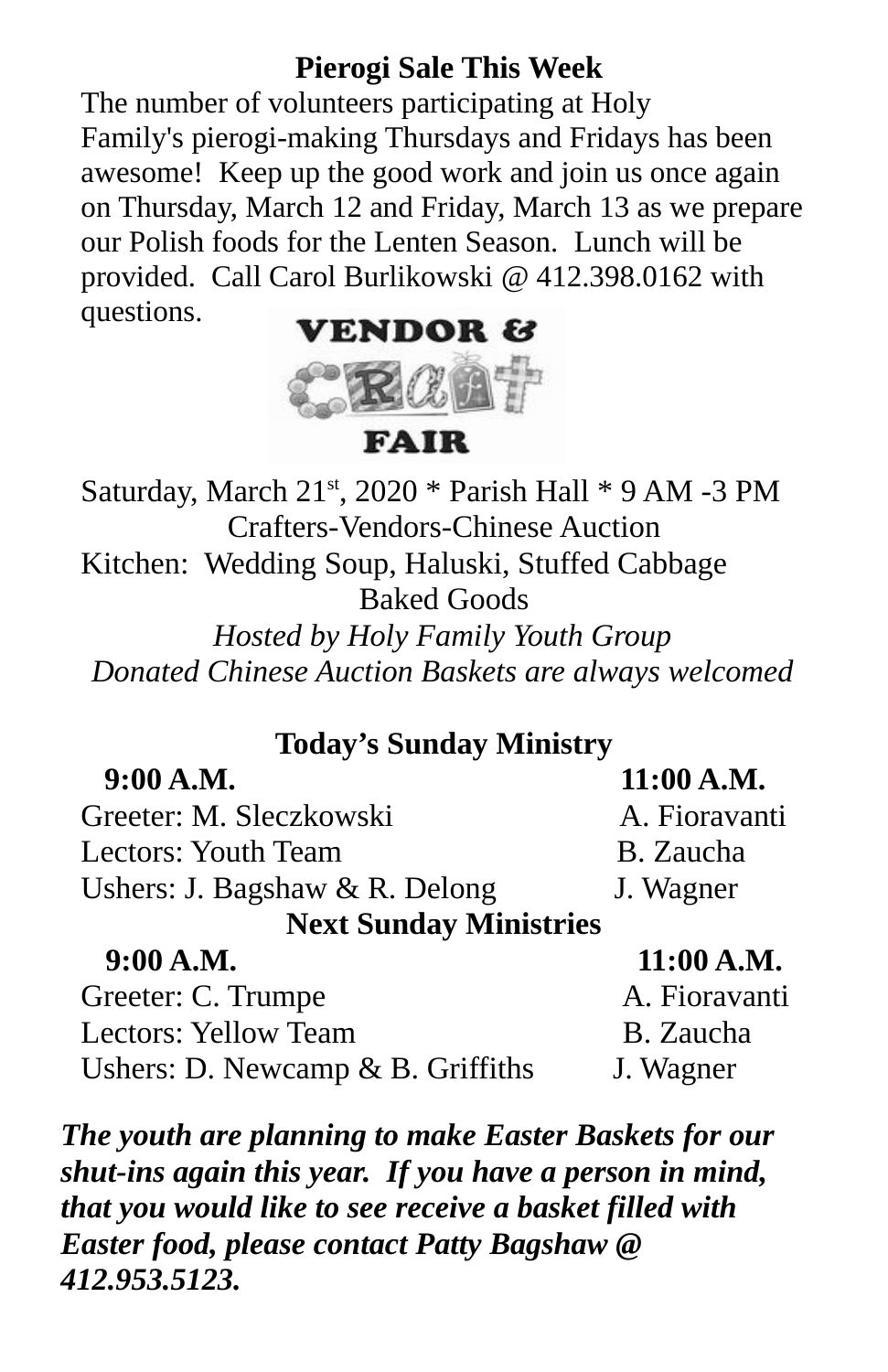## **Second Sunday in Lent Word Search**

| P | E       | R       |   | E       |         | E | P       |   | И | <b>JESUS</b> | <b>PETER</b>    | <b>JAMES</b>  |
|---|---------|---------|---|---------|---------|---|---------|---|---|--------------|-----------------|---------------|
| E | F       | A       | И | E       | c       | F | E       | S | A | <b>JOHN</b>  | <b>MOUNTAIN</b> | <b>FACE</b>   |
| Н | A       | J       |   |         | E       | L |         | U |   | SUN          | <b>MOSES</b>    | <b>ELIJAH</b> |
| E | c       | E       | A | W       | L       |   | E       | s |   | <b>TENTS</b> | <b>CLOUD</b>    | SHADOW        |
| R | E       | S       | т | т       | $\circ$ | S | R       | E | И |              |                 |               |
| T | U       | N       | И | D       | E       | D | н       | J | U |              |                 |               |
| E | s       | Н       | U | S       | E       | N | A       | J | ٥ |              |                 |               |
| P | $\circ$ | $\circ$ | ٥ | S       | U       | W | т       | н | w |              | ξ               |               |
| J | L       | м       | W | $\circ$ | E       | W | $\circ$ | S | s |              |                 |               |
| c | A       | s       | E | s       | S       | E | $\circ$ | w | E |              |                 |               |

## **Scheduled readers for the Station of the Cross**

March 6<sup>th</sup> Choirs. March  $20<sup>th</sup> YMSR$ . March 27<sup>th</sup> SAMBS. April 3rd Acolytes, Sacristans, SOCL, Youth Club.



### **Easter Altar Flower Donations**

Don't forget to make your Easter Flower donations this year. Special memorial envelopes for Easter Flowers donations can be found in the Church Narthex. Please take one and fill out.

Check can be made out to the Holy Family SAMBS organization.

## **Homemade Chocolate Easter Egg Sale**

The SAMB Ladies have made various varieties of ½ lb. Milk Chocolate & Dark Chocolate Easter Eggs for sale. Price is \$10.00. Purchases can be made at the Vender & Craft Fair. Extra eggs will be sold after Masses.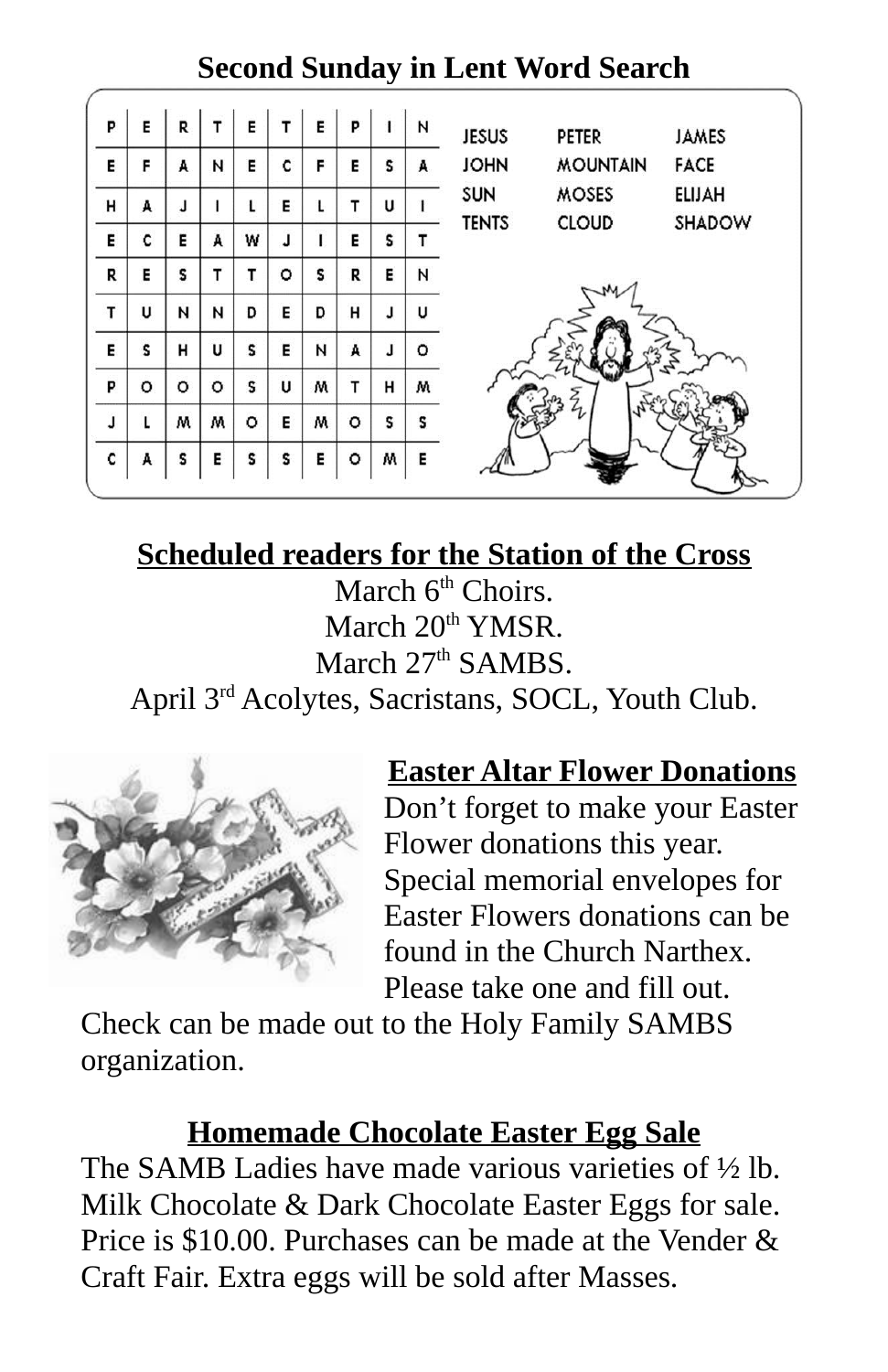## **Parish Service Projects**

The youth are collecting travel toiletries for Witness Bags during this spring for the Intersection as part of the Future Direction's Community project. Baskets are downstairs with hopes of filling each of them with 25 items. Still needed are Band Aids, Neosporin, Cortisone Cream, Cotton Swabs, Listerine (travel size), Deodorants, Razors, Nail clippers and socks. Hopefully this can be an ongoing project with the parish.

PNU Branch 132's "**Roll Away the Stone of Hunger"** campaign, part of the Future Directions suggestions, will be collecting food for the McKeesport Intercession. Check the bulletin board for what is needed.



David Kost will be collecting coats, hats, gloves, sweater, scarves, blankets, socks and toiletries (travel size). The clothes should still be wearable and in decent condition. A designated spot in the hall will be available. David will take care of delivery weekly so there will be no accumulation. He is working with a group of people who distribute clothing to the homeless.

#### **2019 Fair Share**



For those who would like a copy of their 2019 Fair Share offerings for tax purposes, please contact Fr. Bruce  $\omega$  412.276.5562 or email bsleczkowski@aol.com

### **Easter Pisanki Decorating**

Sundays, March 15<sup>th</sup> and March 29 for our annual Pisanki (Easter Egg) decorating class after masses. This is free of charge and open to the public Everything will be provided, just bring a snack.